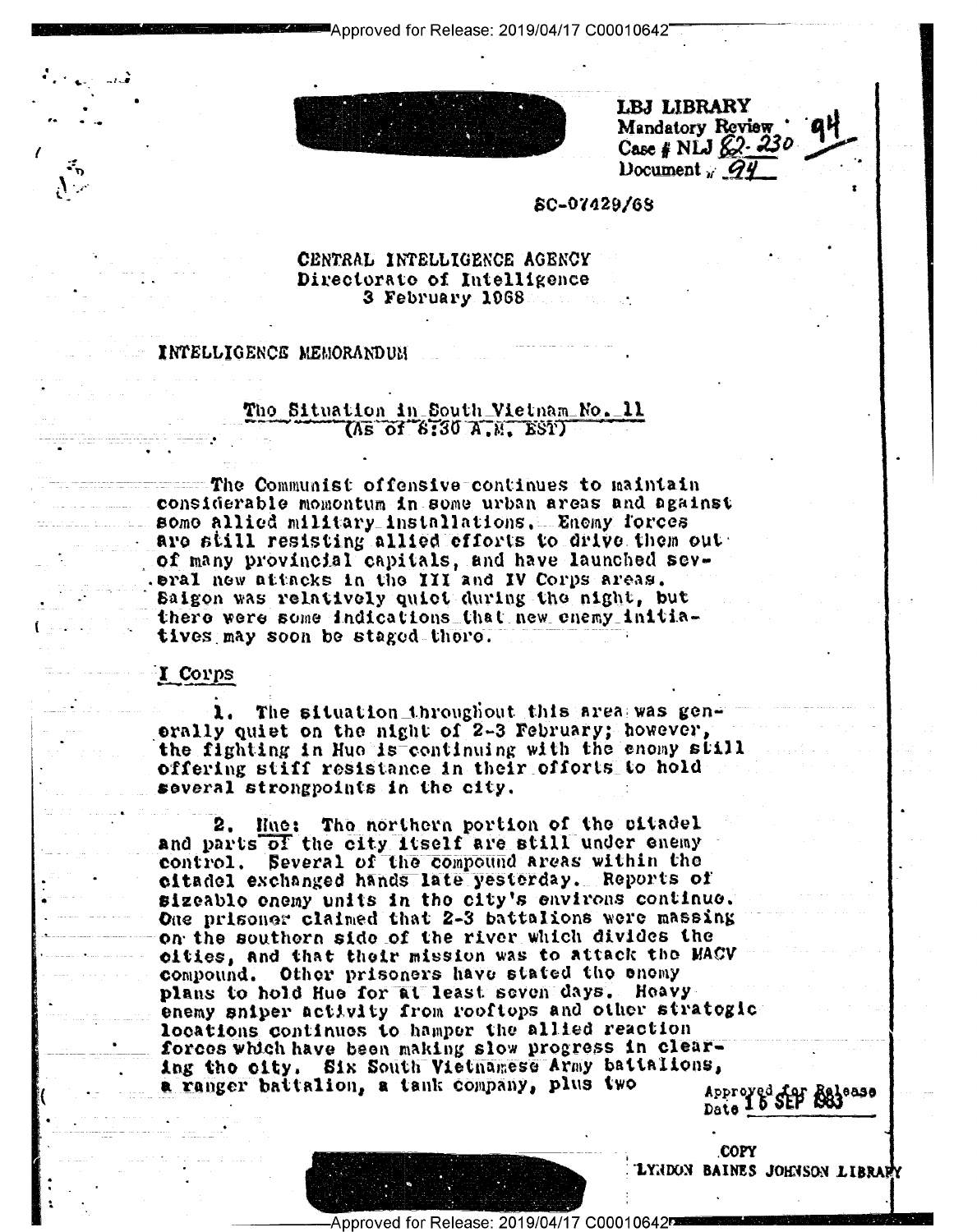battalions of the US lst Air Cavalry Division and two US Marine battalions are now committed to recovering the city.

3. DMZ: The allied strongpoint at Con Thien was hit by 73 rounds of enemy artillery fire, while and nearby US Marine positions received 65 rounds of artillory and rocket fire late yesterday. There have been no reports of enemy activity at Khe Sanh; however, a press report claims 650 rounds of artillery, rocket, and mortar fire were directed at allied positions all along the southern portion of the DMZ on 3 February;

## II Corps

4. Fighting continued in two provincial capitals--Dalat and Phan Thiet--in contral South-Victnam on 3 February. Although the enemy presence in or near the western highland cities of Kontum, Pleiku, and Ban Me Thuot romains considerable, these cities were gen-<br>erally quiet overnight and the Communists may now, in fact, be withdrawing under strong allied pressure.

5. Dalat: Early this morning, an unknown sizeforce struck at the railroad station, two US billets, a South Vletnamese Army outpost, and a sector headquarters In a brief 15-minute attack. No results have been reported. South Victnamese forces are presently establishing control of the city.

Phan Thiet: Sharp fighting which began 6. yosterday noon was reported continuing in this coastal city this morning. The bulk of the battle is concontrated in north and northeast sections of the city in the vicinity of the MACV compound, which is still secured by friendly forces.

## Saigon

Saigon was relatively quiet during the night 7. . and this morning with only a few scattered clashes.

8. Some reports state that groups of Viet Cong have been sighted withdrawing from the city. Other reports raise the possibility of widespread renewed attacks, Prisoners and captured documents indicate

COPY L<del>yndon Daines Johnson</del>

Approved for Release: 2019/04/17 C00010642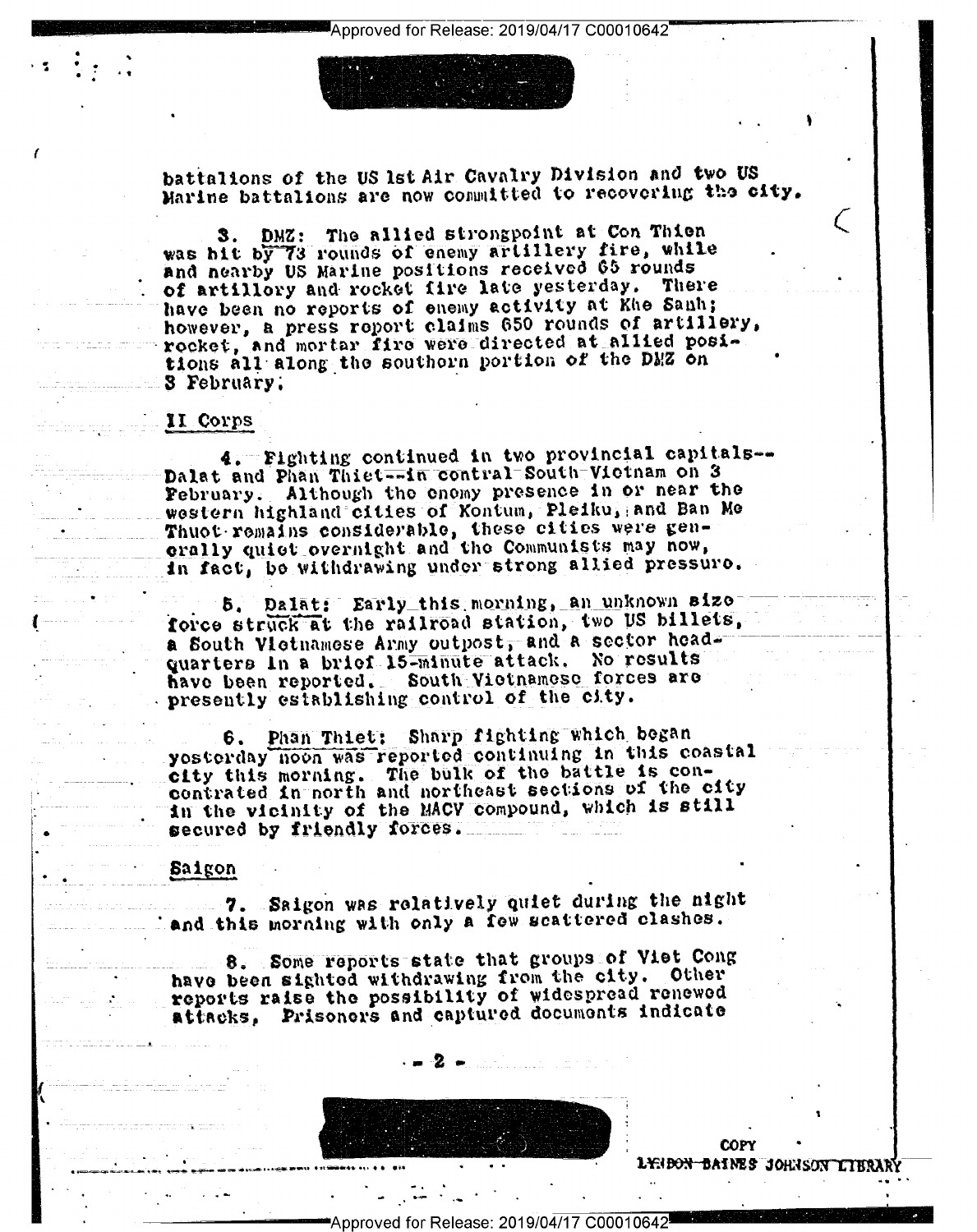that the action so far may have been aimed at creating turmoil in proparation for another attack. Some 25 to 30 Viot Cong battalions are said to be staging in areas north and south of the city.

Other III Corps Developments

10. Two provincial capitals, Xuan Loc and Phuoc Le, came under attack during the night. By noon on S Fobruary, however, most provinces in the III Corps area reported that the military situation had stabilized.

11. Xuan Loc: Xuan Loc was assaulted for the second consecutive night. An ARVN artillery position was hit by rocket fire; ground probes were directed. . at the MACV compound, the National Police Station, and other points in the city. There were few details on casualties.

12. Phuoe Le: The capital of Phuoe Tuy Provinco east of Saigon was attacked on I February and at last report late on 2 February (local Vietnam time), parts of the city wore still occupied by a Viet Cong company. Heavy fighting was reported, but the only confirmed casualties have been one US civilian and one Australian killed.

13. Bion Hoa: Estimates of civilian refugees in the Bien Hoa area now reach as high as 11,000. Information from prisoners and the contract of indicate that tho **G** Main Force Regiments of the Viet Cong Division participated in the attacks on Bien Hoa. The prisoners state that they had no withdrawal" as they were told that it would be easy to overrun olty.

> COPY LYNDON BAINES JOHNSON LIBRARY

1.5@J(4)

رہم دجn<br>م

Approved for Release: 2019/04/17 C00010642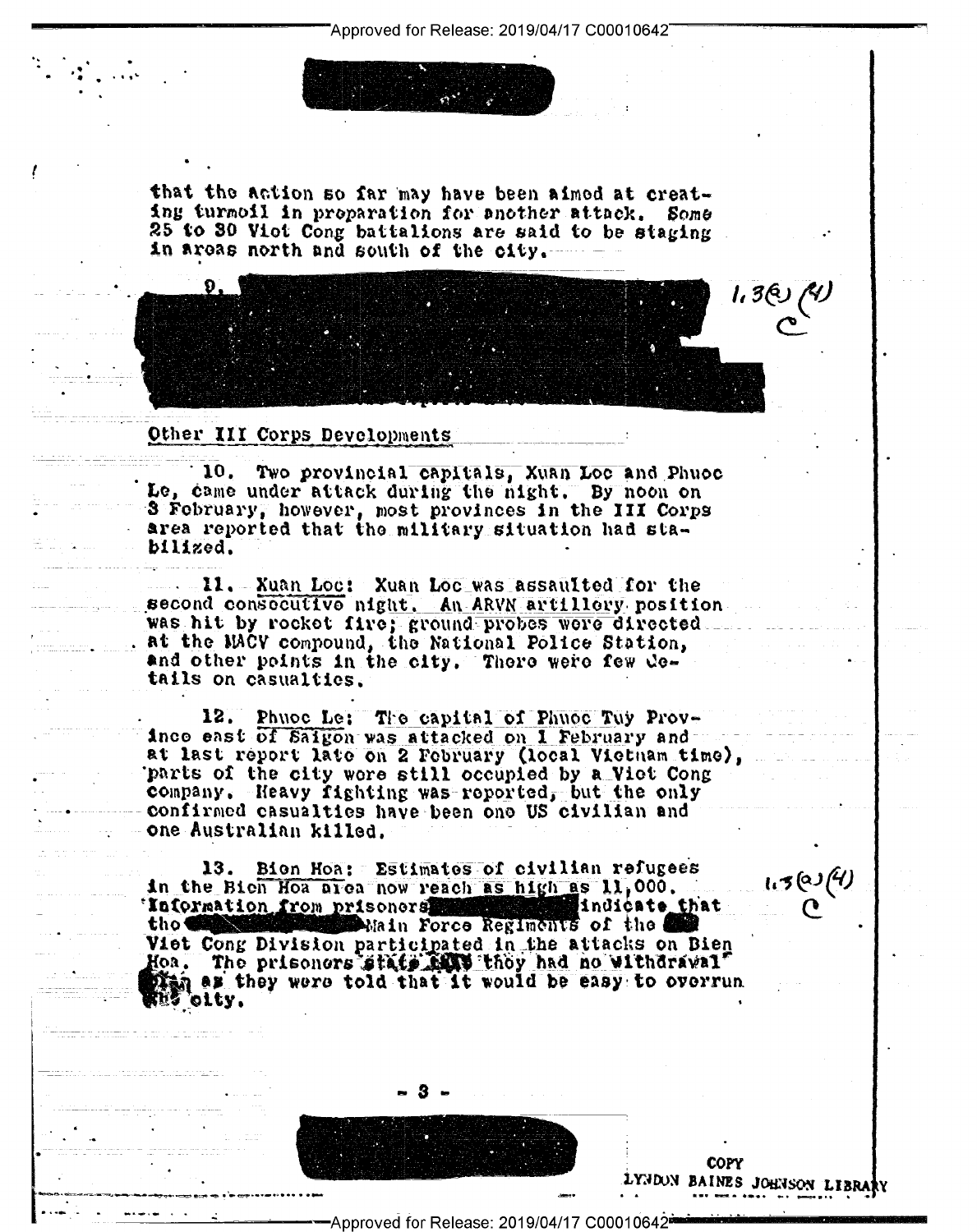# Other Action

In other recent action in III Corps US 14. Army troops reported a sharp clash with an enemy force of undetermined size about five miles northeast of Saigon, while Viet Cong gunners attacked the US Army base at Cu Chi for the third time within a wook on 2 February. Some 100 rounds of mortar and heavy rocket fire hit the camp. losses wore light.

# IV Corps

and 15. Reports indicate that there was a slackening off of fighting in several previously hard hit provinces in this area during the night of 2-3 February. Reavy action is still going on in some sectors, howover, and many major cities are still experiencing sniper and harassing fire.

16. Ben Tre: Some of the heaviest fighting in the delta has continued over the past three days in this provincial capital, located some 43 miles south of Saigon. Viet Cong forces, estimated to be 200-800 strong, have infiltrated virtually all parts of the city and control most of it, especially at night. More than half of the buildings in the city have been destroyed.

17. The ARVN Regiment defending Ben Tre is reportedly fighting "tenaciously, but rather ineffec-<br>tively because of a lack of "planning and organization." One US Army unit has already arrived in the city and most of the 2nd Brigade of the US 9th Infantry Division was scheduled to arrive during the night.

18. Chau Phu: Chau Phu, a provincial capital near the Cambodian border 115 miles due wost of Saigon, was reported almost completely secure this morning. An ARVN soarch and destroy operation is sweeping the outskirts of the city. Unconfirmed estimates list 77 Vict Cong killed and eight captured. Some 100 civilians have been wounded and it is ostimated that the fighting against at least two Viet Cong battalions in the city over the past fow days destroyed the homes of up to  $4.000$  people.



**COPY** LYNDON BAINES JOHNSON LIBRARY

Release: 2019/04/17 C00010642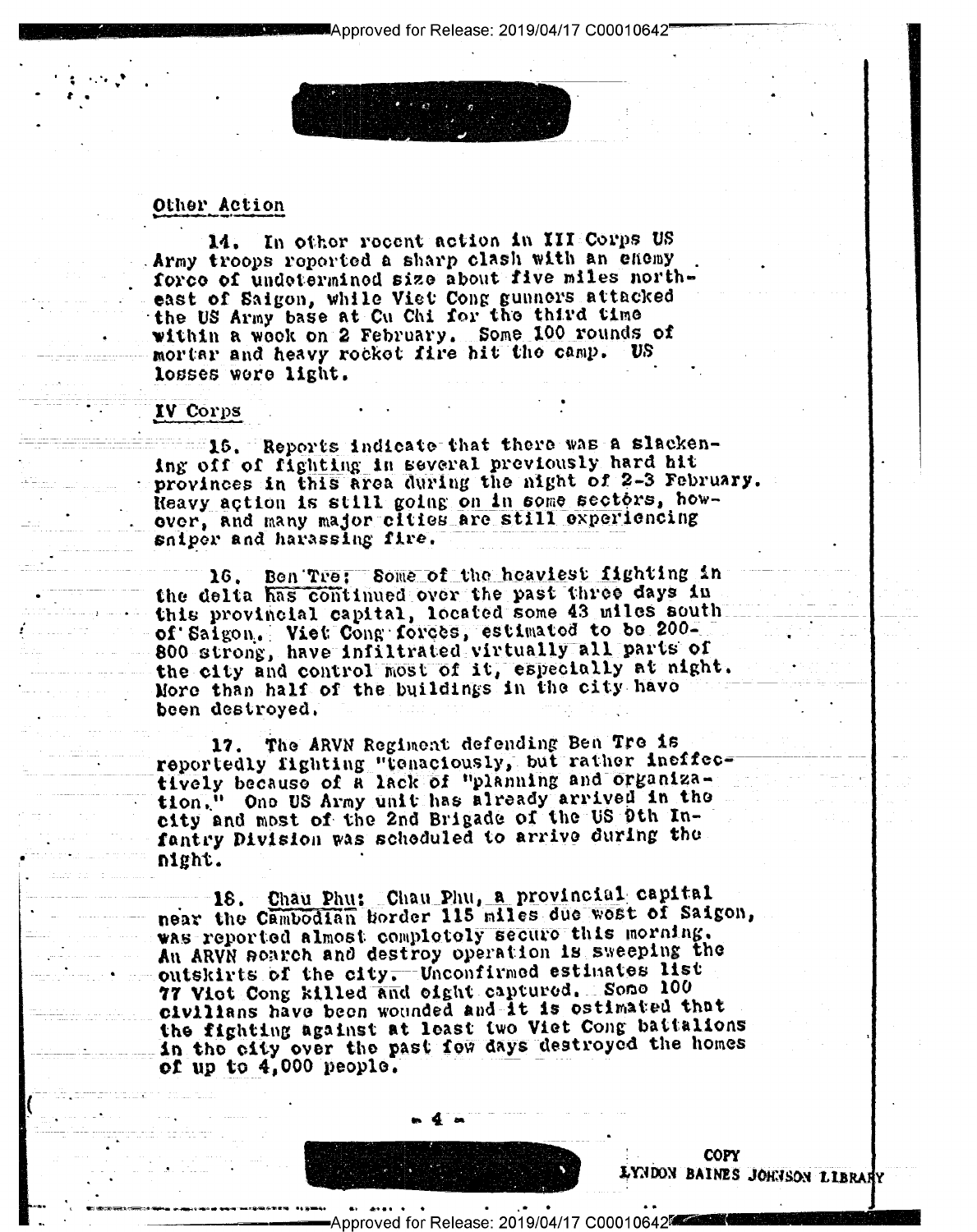pproved for Release: 2019/04/17 C00010642

One prisoner, taken during the battle.

Indicated that the attack on Chau Phu was launched with considerable ideological preparations but without the thorough tactical rehearsals which traditionally preceed Viet Cong attacks. Ho gaid that he first learned of the Tet offensive about the weeks prior to the Chau Phu attack.

20. Viet Cong main force units, according to the prisoner, were given the responsibility of "liberating" provincial capitals, whereas district forces and guerrillas were responsible for seizing their respective district seats. We claims that the<br>force which attacked Chau Phu city included ten party members who were to constitute the city-front which was to organize a provisional government. The prisoner girst heard the term conlition government about six sonths ago, but had never heard it brought into formal party proceedings until the briefings for the Tet pperation.

21. If these statements do provide an acourate reflection of current Viet Cong strategy, the Communists have indeed decided to expend a great part of their resources in the Tet offensive.

## Othor Delth Action

19.

22. Sporadic mortar and small arms fire continues within or on the outskirts of several proyincial capitals--including Can Tho, My Tho, Moc Hoa,<br>Vinh Long, and Rach Gia--as well as a number of other smaller towns. At Ca Mau a Viet Cong assault was repulsed during the night of 1-2 February but further attacks were expected.



Approved for Release: 2019/04/17 C00010642i

COPY TADON BAINES JOHNSON LIBRARY

いうぐりしり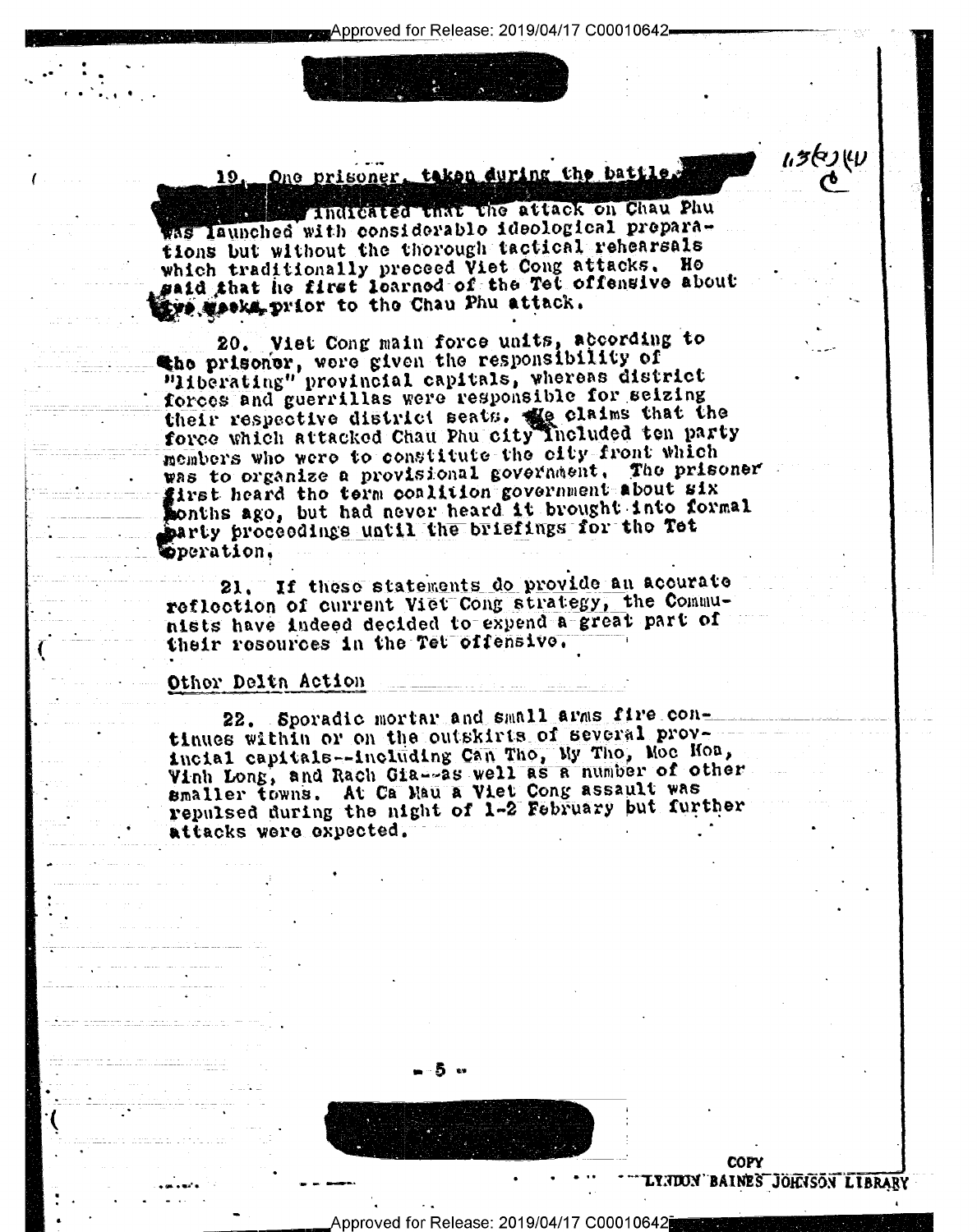Approved for Release: 2019/04/17 C00010642

# Political and Psychological Developments

23. There are indications of considerable confusion and indecision within the Saigon government in the wake of the current Communist offensivo.

24. Information dicates that Prime Minister Loc has taken no initiative toward restoring public confidence in the government's ability to act effectively. Loc, who was described as "bewildered" when the enemy attacks first erupted, has since rejected suggestions that he act to strengthen health, postal, information and emergency relief services and that he try to enlist active support in the crisis from labor, Buddhist, intellectual and other groups. Loc's attitude reportedly is that civilians can do nothing until the military have restored some normality to the situation.

 $c1$ ajm $s$ 25. that the government has been able to function "reasonably well," although there has boen a noticeable lack of coordination, particularly through conflicting orders to civil servants about reporting for work during the curfew. This source claims that President Thieu is now beginning to turn his attention to the pressing political and psychological aspects of the crisis. Thien reportedly met on 2 February with Loc, Vice President Ky, and senior cabinet, armed forces, and National Assembly officers to discuss urgent food and modical needs, and to arrange for a public pledge. of support from assembly leaders.

26. The source feels, however, that the people of Saigon are edgy and susceptible to runors and that not enough has yet been done to reassure them. He fears that, if the Viet Cong are not cleaned out of the city within 48 hours, public morale will further deteriorate, supplies may run out, and allied troop fatigue may force resort to increased bombing and strafing with counterproductive effects on the population.

Overall information on popular reactions 27. to the crisis is still rolatively sparse--particularly for areas outside Saigon. From the evidence available,

Approved for Release: 2019/04/17 C00010642

**COPY** LYNDON BAINES JOHNSON LIBRAR

1,3(2)(1)